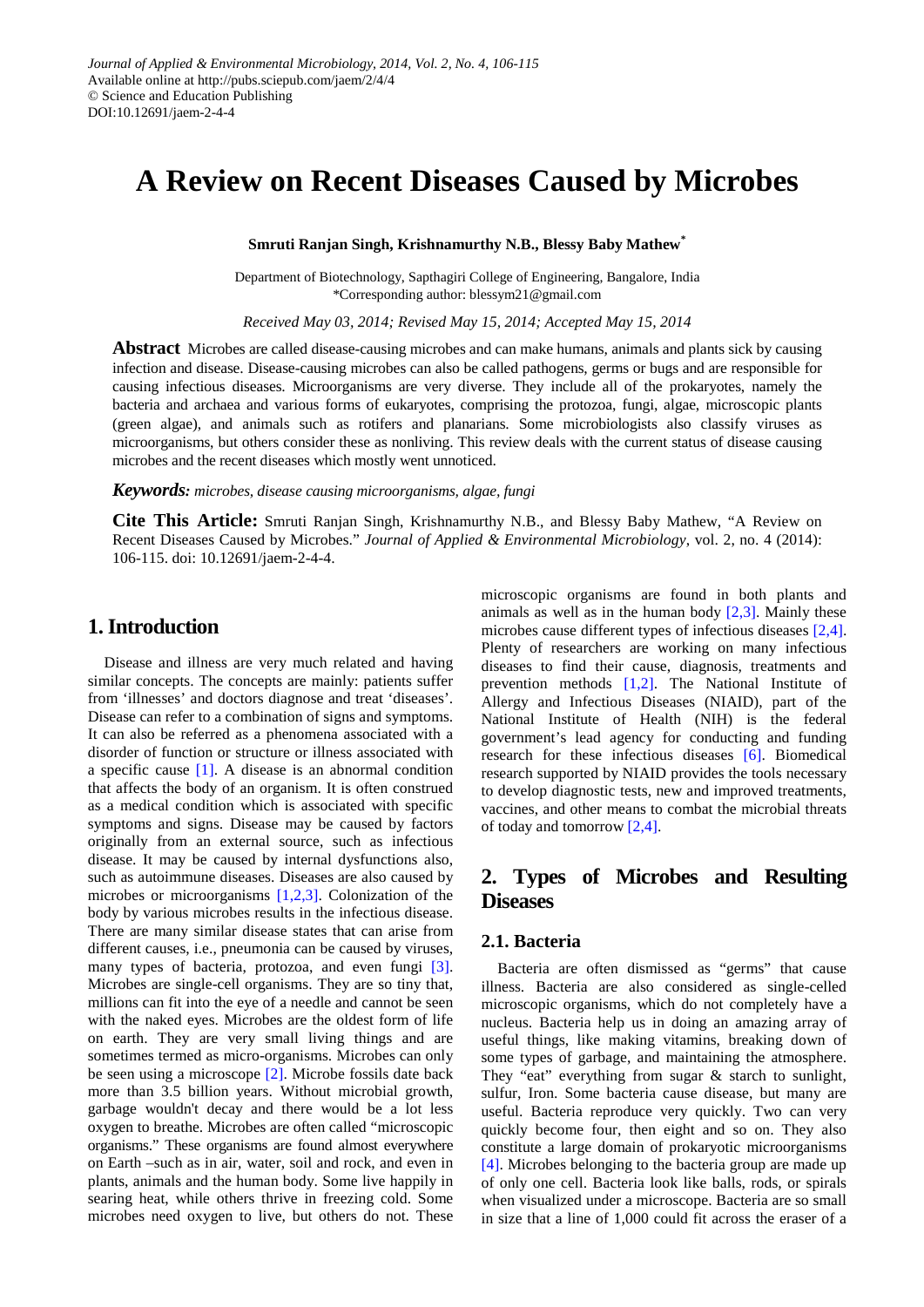pencil. Life in any form on Earth could not exist without these tiny cells. Bacteria are the smallest and the most numerous organisms. Bacterial cell structure is more complex. It has a secondary membrane like covering outside of their cell wall. It also exhibit considerable diversity in both structure and metabolism. Many serious human diseases are caused by bacteria, some of them responsible for millions of deaths each year.Bacteria multiply rapidly by simple cell division and absorb nutrients from their immediate environment. Bacterial pathogens are also introduced to new sites on contaminated seed or transplants. Once established, bacteria are spread by splashing rain, water runoff, winddriven rain or mists (aerosols), equipment, insects, and people working around the plants [\[5\].](#page-8-5) Bacteria (singular bacterium) are autonomously replicating unicellular organisms lacking both an organized nucleus (which defines the class of cells called prokaryotes) and organized intracellular organelles. They have only a single circular chromosome of double-stranded DNA (dsDNA), some extra chromosomal DNA, and most have a cell wall containing the polymer peptidoglycan.

Prokaryotic Cell Structure



**Figure 1.** prokaryotic cell structure [\[6\]](#page-8-3)

Bacterial DNA has no introns and the DNA sequence consists of only codons. If there are base changes, then the bacteria produce different proteins. Such changes are called recombination. Gram positive bacteria (which stain purple following a Gram stain) have a multilayered wall of peptidoglycan. Gram negative bacteria (which stain red under Gram stain) have a thinner layer of this polymer and an additional outer layer of lipopolysaccharide (fat and sugar), LPS, which is often endotoxic (capable of initiating inflammation and cell-mediated immune responses), e.g., *Salmonella*, *Shigella*, and *Escherichia* [\[4,5\].](#page-8-4) Bacteria are further classified according to their shape: rod-shaped bacillus, spherical shaped coccus, spiral shaped spirilium, comma-shaped vibrio, ovoid-shaped cocco-bacillus, and other combinations; whether they need oxygen (aerobic) to extract energy from a chemical compound or not (anaerobic); their form of reproduction; genus; and species [\[5,6\].](#page-8-5) Bacterial diseases of humans can be discussed according to their mode of acquisition / transmission. Airborne diseases caused by bacteria involve the respiratory system and the direct contact bacterial diseases involve the skin, mucous membranes, or underlying tissues. And also the food-borne and waterborne bacterial diseases are contracted when contaminated food or water is ingested. These diseases are essentially of two types: infections and intoxications [\[6\].](#page-8-3)

There are many different types of bacteria. Some are helpful and protective to humans. Some flourish naturally in our bodies - particularly in the bowel and vagina - and help to protect the body from infections. However, infections with certain bacteria can cause serious illnesses such as meningitis, pneumonia, tuberculosis, etc. A bacterial infection may be treated with a course of antibiotics [\[7\].](#page-8-6)

#### **2.1.1. Diseases Caused by Bacteria**

#### **2.1.1.1. Inflammatory Bowel Disease (IBD)**

It is a group of inflammatory conditions of the colon and small intestine. The major types of IBD are Crohn's disease and ulcerative colitis. Inflammatory bowel diseases are considered autoimmune diseases, in which the body's own immune system attacks the elements of the digestive system [\[8,9\].](#page-8-7)

Crohn's disease is an illness in which inflammation develops in parts of the gut leading to symptoms such as diarrhea, abdominal pain and tiredness. Crohn's disease is one of the two conditions known as inflammatory bowel diseases (or 'IBD'), the other being ulcerative colitis [\[9,10\].](#page-8-8) The disease affects mainly young adults but also can affect teenagers or younger children and can sometimes start later in life. It is thought that Crohn's disease develops as a result of the immune system in the intestine reacting abnormally to bacteria at the surface of the gut. Any part of the gut can get affected in Crohn's disease. The most common area is the last part of the small intestine (terminal ileum) and the first part of the large intestine (or 'colon'), near the appendix [\[9,10,11\].](#page-8-8) Crohn's disease (CD) and ulcerative colitis (UC) have features that suggest bacterial involvement, and all genetic models of inflammatory bowel disease (IBD) require the presence of commensal bacteria. CD is associated with innate immune response genes such as *NOD2/CARD15*  and the autophagy genes *ATG16L1* and *IRGM*. However, IBD responds to immunosuppressant, suggesting that any bacteria involved are not acting as conventional pathogens [\[8\].](#page-8-7) Symptoms are mainly abdominal pain, vomiting, diarrhea, rectal bleeding, severe internal cramps / muscle spasms in the region of the pelvis and weight loss [\[9\].](#page-8-8) The most frequent test used to diagnose Crohn's disease is a colonoscopy. This involves the passage of a tube with a video camera at the end around the colon and, where possible, into the last part of the small intestine. Laxative preparation is needed before the examination to clear the bowel and allow good views of the lining of the intestine. Scans such as ultrasound or CT scanning may also be needed, especially if an abscess or problems on the outside of the intestine are suspected  $[9,10,11]$ . IBD is a complex disease which arises as a result of the interaction of environmental and genetic factors. Treatment for IBD varies per patient. Some may require medication, which can range from corticosteroids to biologic therapies and antibiotics. Changes in diet, reducing stress, and getting enough rest are universal ways of treating symptoms.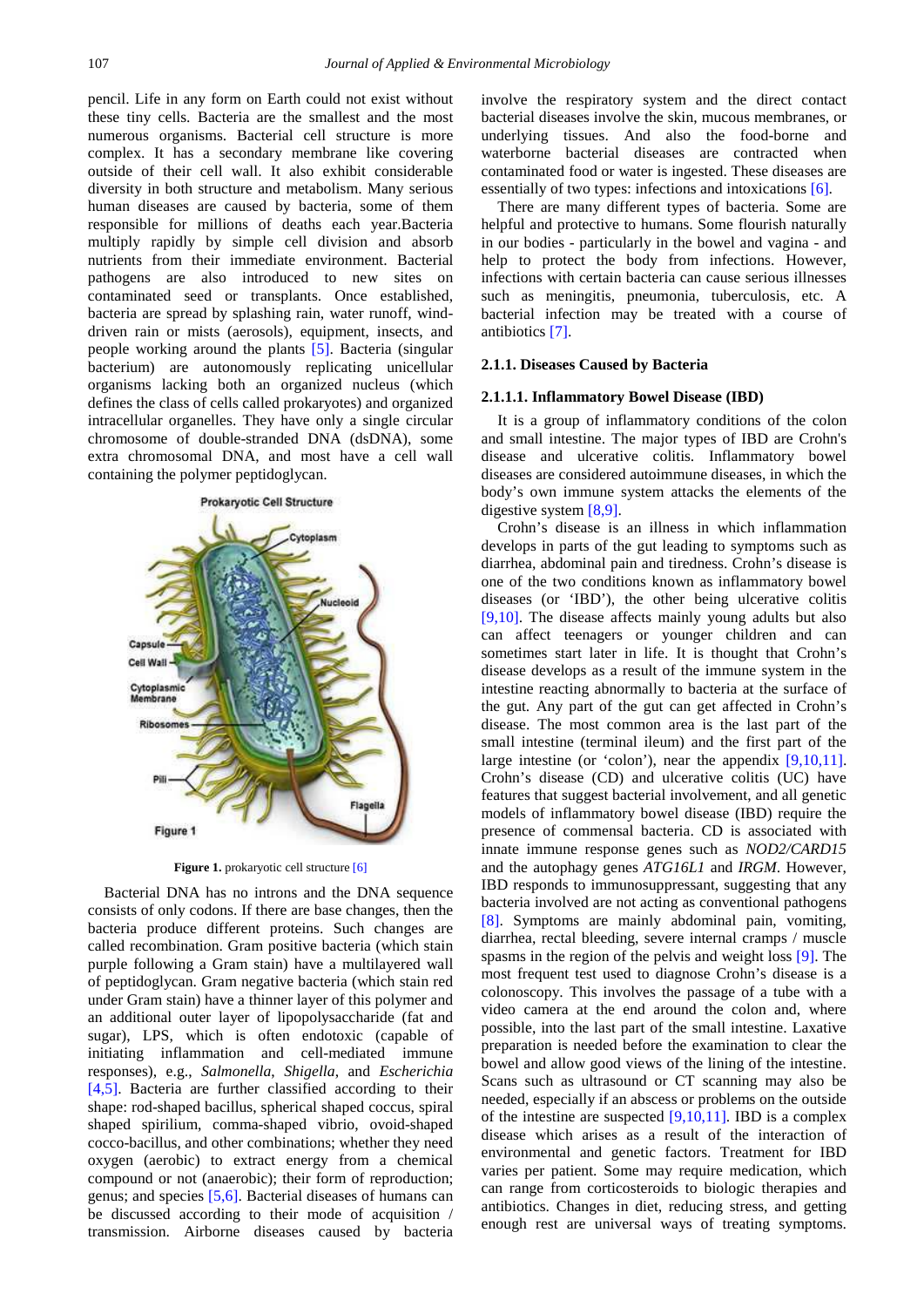Patients with more serious prognoses may require surgery [\[9,11\].](#page-8-8) Medicines used to treat Crohn's disease are mainly directed at the immune system in the intestine. Antibiotics (such as metronidazole) can be helpful, either by reducing the bacteria which 'drive' the inflammation or to treat abscesses. Aminosalicylates are a relative of aspirin and are used to treat milder inflammation or reduce the chances of recurrence (for example, after an operation). Steroids (prednisolone, hydrocortisone) are much stronger drugs used to suppress inflammation when the symptoms are more severe  $[9,10,11]$ .

#### **2.1.1.2. Bacterial Vaginosis (BV)**

Bacterial vaginosis also known as vaginal bacteriosisis, the most common cause of vaginal infection for women of childbearing age mainly caused by bacteria. *Causative agent is Gardnerella vaginalis*. It frequently develops after sexual intercourse with a new partner. BV is more common in women with multiple partners [\[6,12,13\].](#page-8-3) The cause for this mainly involves having more than one sex partner or a new sex partner, Smoke and Douche [\[12,14\].](#page-8-9) Bacterial vaginosis is considered a sexually transmitted disease. It has a polymicrobic etiology that includes *Gardnerella vaginalis* (a gram-negative to gram-variable, pleomorphic nonmotile rod), *Mobiluncus* spp., *Mycoplasma hominis,* and various anaerobic bacteria. The vaginosis is characterized by a copious, frothy, fishysmelling discharge without pain or itching [\[14,17\].](#page-8-10)The most common symptom is a smelly vaginal discharge. It may look grayish white or yellow. A sign of bacterial vaginosis can be a "fishy" smell, which may be worse after sex. About half of women who have bacterial vaginosis do not notice any symptoms [\[14,15,16,17\].](#page-8-10) Doctors diagnose bacterial vaginosis by asking about the symptoms, doing a pelvic exam, and taking a sample of the vaginal discharge. The sample can be tested to find out if you have bacterial vaginosis. Diagnosis is based on this fishy odor and the microscopic observation of clue cells in the discharge [\[14,16,17\].](#page-8-10) Treatment for bacterial vaginosis is with metronidazole (Flagyl, MetroGel-Vaginal), a drug that kills the anaerobes that are needed for the continuation of the disease. Doctors usually prescribe an antibiotic mainly Metronidazole or Clindamycin, to treat bacterial vaginosis. They come as pills you swallow or as a cream or capsules (called ovules) that you put in your vagina. If you are pregnant, you will need to take pills [\[14,15,16,17\].](#page-8-10)

#### **2.1.1.3. White Pox Disease**

White pox disease (also called *acroporid serratiosis* and "patchy necrosis"), first noted in 1996 on coral reefs near the Florida Keys. It is a coral disease affecting Elkhorn coral (*Acropora palmata*) throughout the Caribbean [\[18,19\].](#page-8-11) White pox disease is caused by *Serratia marcescens*, a common Gram-negative bacterium classified as a coliform and a member of the Enterobacteriaceae family. *S. marcescens* is found in the intestines of humans, insects, and other animals, and in fresh water, soil, and plants [\[18,19,20\].](#page-8-11) *S. marcescens* is pathogenic to humans, cows, goats, chickens, fishes, insects, and plants. *S. marcescens*  is an opportunistic pathogen of humans associated with both waterborne infections in tropical waters and hospitalacquired infections, including urinary tract infections, wound infections, pneumonia, and bacteremia [\[19,20\].](#page-8-12) It causes irregular white patches or blotches on the coral that result from the loss of coral tissue. These patches distinguish white pox disease from white band disease which produces a distinctive white band where the coral skeleton has been denuded [\[19,20\].](#page-8-12) The pathogen responsible has identified as *Serratia marcescens,* a common fecal intestinal bacterium found in humans and other animals [\[20\].](#page-8-13) The causes for the majority of known coral diseases have not been identified. It causes irregular white patches or blotches on the coral that result from the loss of coral tissue [\[21,22\].](#page-8-14)



**Figure 2.** A *Acropora palmata* colony affected with white pox disease.B White pox disease lesions on *A. palmata.* (Photograph by K.P. Sutherland[\) \[19\]](#page-8-12)

#### **2.2. Virus**

Viruses have regular and geometric shapes. A virus is a simple organism which does not display all the characteristics of living things. Viruses are made up of a protein coating and some genetic material. Viruses can only grow and reproduce within other living things [\[2,4\].](#page-8-2) Viruses are transmitted as organisms much smaller than bacteria and incapable of multiplying outside the host, but often associated with larger particles in the water environment. Nevertheless, they have a clear record of transmission via water and other environmental routes and seem to be quite efficient as waterborne pathogens [\[23\].](#page-8-15) A virus is an *obligate intracellular parasite* (meaning that it *must* exist within the cells of its host in order to replicate). A virus is metabolically inert outside a cell. Viruses are not living cells. They cannot provide their own nutrition, nor can they replicate on their own. Viruses have no organized cellular structures but simply a protein coat, called the capsid, surrounding a nucleic acid core, called a genome, of either RNA or DNA, but *never* both. The capsid together with the genome is called the nucleocapsid. The nucleocapsid may be surrounded by an envelope that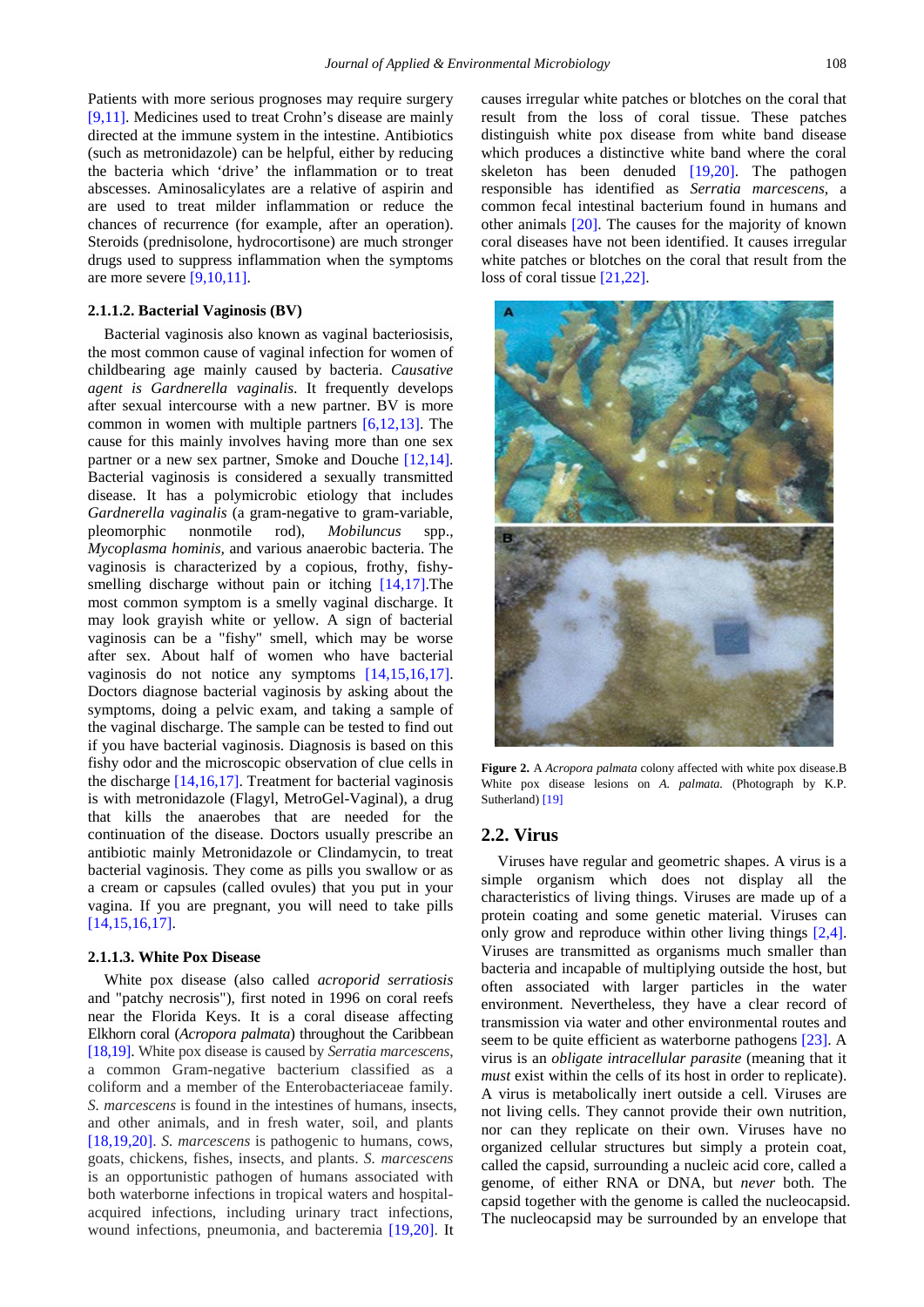is composed of a lipid bilayer containing protein spikes. An entire virus particle is called a virion. Viruses are classified by the categories: DNA or RNA; single strand or double strand; enveloped or non-enveloped [\[23\].](#page-8-15)



**Figure 3.** Types Of Virus

Viruses are strange things that straddle the fence between living and non-living. On the one hand, if they're floating around in the air or sitting on a doorknob, they're inert. They're about as alive as a rock. But if they come into contact with a suitable plant, animal or bacterial cell, they spring into action. They infect and take over the cell like pirates hijacking a ship, their only mission to reproduce. Viruses are particles that are smaller than a single cell and not visible through a light microscope. Most viruses are spread by insects, but some are spread mechanically through exposure of plant wounds to infected sap [\[5\].](#page-8-5) These are smaller and different to bacteria. Many different types exist. Most of the common

'minor' illnesses are caused by viruses. For example, colds, coughs, sore throats, chickenpox and some other rashes. Most common infections in the community are due to a viral infection.Viral infections are much more common than bacterial and fungal infections. However, some viruses are not fought off and can be very serious. The HIV virus is a good example. There are some antiviral medicines that are used for certain infections - such as antiretroviral medicines used to treat HI[V \[4\].](#page-8-4)

#### **2.2.1. Diseases Caused by Virus**

#### **2.2.1.1. H7N9**



**Figure 4.** Schematic diagram of novel influenza A(H7N9) virus generation [\[28\]](#page-8-16)

HA: haemagglutinin; NA: neuraminidase The novel influenza A(H7N9) viruses are likely to have acquired their HA gene from an avian H7 virus of unknown NA subtype, their NA gene from an avian N9 virus of unknown HA subtype, and their remaining six viral segments from avian H9N2 viruses circulating in poultry.

H7N9 is a bird flu strains of the species Influenza virus A (avian influenza virus or bird flu virus). Avian influenza A H7 viruses normally circulate amongst avian populations with some variants known to occasionally infect humans [\[24\].](#page-8-17) An H7N9 virus was first reported to have infected humans in March 2013, in China [\[25\].](#page-8-18)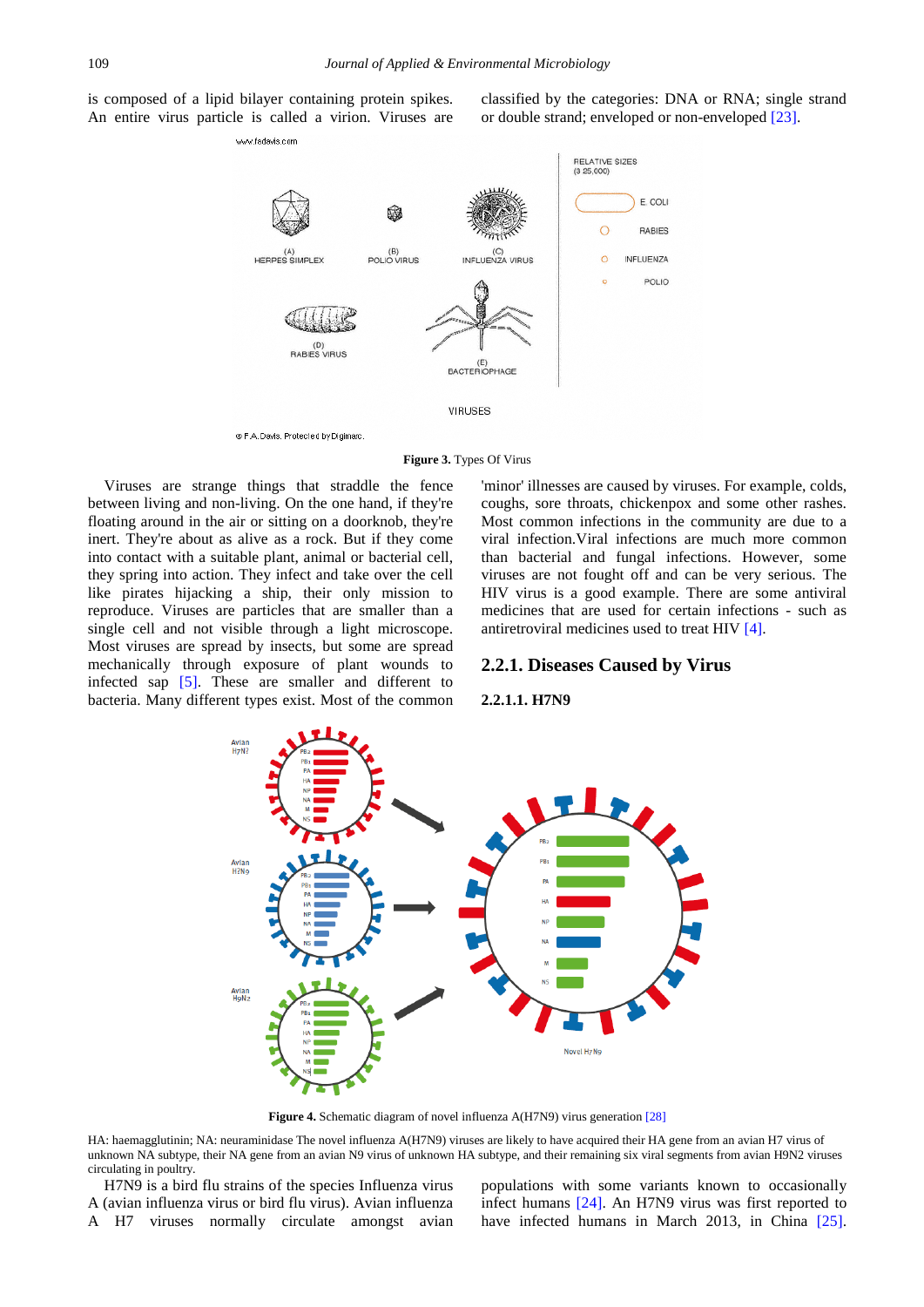Influenza A viruses are divided into subtypes based on two proteins on the surface of the virus: hemagglutinin (HA) and neuraminidase (NA) [\[28,30\].](#page-8-16) The avian influenza A (H7N9) virus designation of H7N9 identifies it as having HA of the H7 subtype and NA of the N9 subtype [\[25,27,28\].](#page-8-18) Symptoms include fever, cough, and shortness of breath, which may progress to severe pneumonia. The virus can also overload the immune system, causing what is known as a cytokine storm. Blood poisoning and organ failure are also possible [\[26,29\].](#page-8-19) Laboratory testing shows that influenza antiviral medicines called neuraminidase inhibitors (e.g. oseltamivir, zanamivir) are effective against H7N9 but another class of antiviral, the adamantanes, is not  $[25,26,29,30]$ .

#### **2.2.1.2. Severe Acute Respiratory Syndrome (SARS)**

SARS is a viral respiratory disease of zoonotic origin caused by the SARS coronavirus (SARS-CoV) [\[31,32\].](#page-8-20) Severe acute respiratory syndrome (SARS) is a serious form of pneumonia [\[33\].](#page-8-21) Initial symptoms are flu-like and may include fever, myalgia, lethargy symptoms, cough, sore throat, and other nonspecific symptoms. The only symptom common to all patients appears to be a fever above 38 °C (100 °F). Shortness of breath may occur later. The patient has symptoms as with a cold in the first stage, but later on they resemble influenza [\[32,33\].](#page-8-22)

Treatment includes: [\[31,34\]](#page-8-20)

- Antibiotics to treat bacteria that cause pneumonia
- Antiviral medications (although how well they work for SARS is unknown)
- High doses of steroids to reduce swelling in the lungs
- Oxygen, breathing support (mechanical ventilation), or chest therapy

#### **2.2.1.3. H5N1**

Influenza A virus subtype H5N1, also known as A (H5N1) or simply H5N1. It is a subtype of the influenza A virus which can cause illness in humans and many other animal species [\[35,36\].](#page-8-23) A bird-adapted strain of H5N1, called HPAI A (H5N1) for highly pathogenic avian influenza virus of type A of subtype H5N1, is the highly pathogenic causative agent of H5N1 flu, commonly known as avian influenza ("bird flu") [\[36,37\].](#page-8-24) The avian flu virus (H5N1) lives in the environment for long periods of time. Infection may be spread just by touching surfaces that have the virus on them. Birds who were infected with this flu can give off the virus in their feces and saliva for as long as 10 days [\[38,39\].](#page-8-25) Symptoms of avian flu infection in humans depend on the strain of virus [\[36\].](#page-8-24) The H5N1 virus in humans causes typical flu-like symptoms, such as: Cough, Diarrhea, Trouble breathing, Fever greater than 100.4°F (38°C), Headache, General ill feeling (malaise), Muscle aches, Runny nose, Sore throat [\[36,37,39\].](#page-8-24)

In general, treatment with the antiviral medication oseltamivir (Tamiflu) or zanamivir (Relenza) may make the disease less severe. You need to start taking the medicine within 48 hours after your symptoms start for it to work [\[37,38,39\].](#page-8-26)

#### **2.3. Protozoa**

Protozoa are single-celled eukaryotes (organisms whose cells have nuclei) that commonly show characteristics usually associated with animals, most notably mobility and heterotrophy [\[2\].](#page-8-2) Protozoa are microscopic unicellular eukaryotes that have a relatively complex internal structure and they have structure for propulsion or other types of movements. Shapes of protozoa are mainly Ciliate, amoebae and flagellates [\[2,3\].](#page-8-2) Protozoan pathogens, including microsporidia, amoebae, ciliates, flagellates, and apicomplexans, originating in human or animal faeces have been found in surface waters worldwide. Many have been found infrequently or in low numbers or have been identified only by general morphological features that are not precise [\[23\].](#page-8-15) Protozoa are a group of microscopic one-celled animals. Protozoa can be parasites or predators. In humans, protozoa usually cause disease [\[4\].](#page-8-4) Some protozoa, like plankton, live in water environments and serve as food for marine animals, such as some kinds of whales. Protozoa also can be found on land in decaying matter and in soil, but they must have a moist environment to survive. Termites wouldn't be able to do such a good job of digesting wood without these microorganisms in their guts [\[4,23\].](#page-8-4) Malaria is caused by a protozoan parasite. Another protozoan parasite, *Toxoplasma gondii*, causes toxoplasmosis, or toxo, in humans. This is an especially troublesome infection in pregnant women because of its effects on the fetus, and in people with HIV/AIDS or other disorders of the immune system [\[2,23\].](#page-8-2)

#### **2.3.1. Diseases Caused by Protozoa**

#### **2.3.1.1. Babesiosis**

Babesiosis is a malaria-like parasitic disease caused by infection with *Babesia*, a genus of protozoal piroplasms. Babesia microti is believed to be the most common piroplasm infecting humans, but scientists have identified over twenty piroplasms carried by ticks. Ticks may carry only Babesia or they may be infected with both Babesia and Lyme spirochetes. People can also get babesiosis from a contaminated blood transfusio[n \[40,41,43\].](#page-8-27)

Symptoms of babesiosis often start with a high fever and chills. As the infection progresses, patients may develop fatigue, headache, drenching sweats, muscle aches, nausea, and vomiting [\[45,46\].](#page-9-0) Blood smears may be examined under a microscope to try to identify the parasite inside red blood cells. The PCR (polymerase chain reaction) test can detect babesia DNA in the blood. The FISH (Fluorescent In-Situ Hybridization) assay can detect the ribosomal RNA of Babesia in thin blood smears [\[42,44,47\].](#page-8-28) Babesiosis is treated with a combination of two types of anti-parasite drugs, atovaquone (Mepron, Malarone) plus an erythromycin-type drug (azithromycin, clarithromycin, or telithromycin). Long-standing infections may need to be treated for several months, and relapses sometimes occur and must be retreate[d \[40,43,45,46\].](#page-8-27)

#### **2.3.1.2. Trichomoniasis**

Trichomoniasis (or "trich") is a very common sexually transmitted disease (STD) that is caused by infection with a protozoan parasite called Trichomonas vaginalis. Trichomoniasis is primarily an infection of the urogenital tract; the most common site of infection is the urethra and the vagina in women [\[48,49\].](#page-9-1) Symptoms include inflammation of the cervix (cervicitis), urethra (urethritis), and vagina (vaginitis) which produces an itching or burning sensation. Discomfort may increase during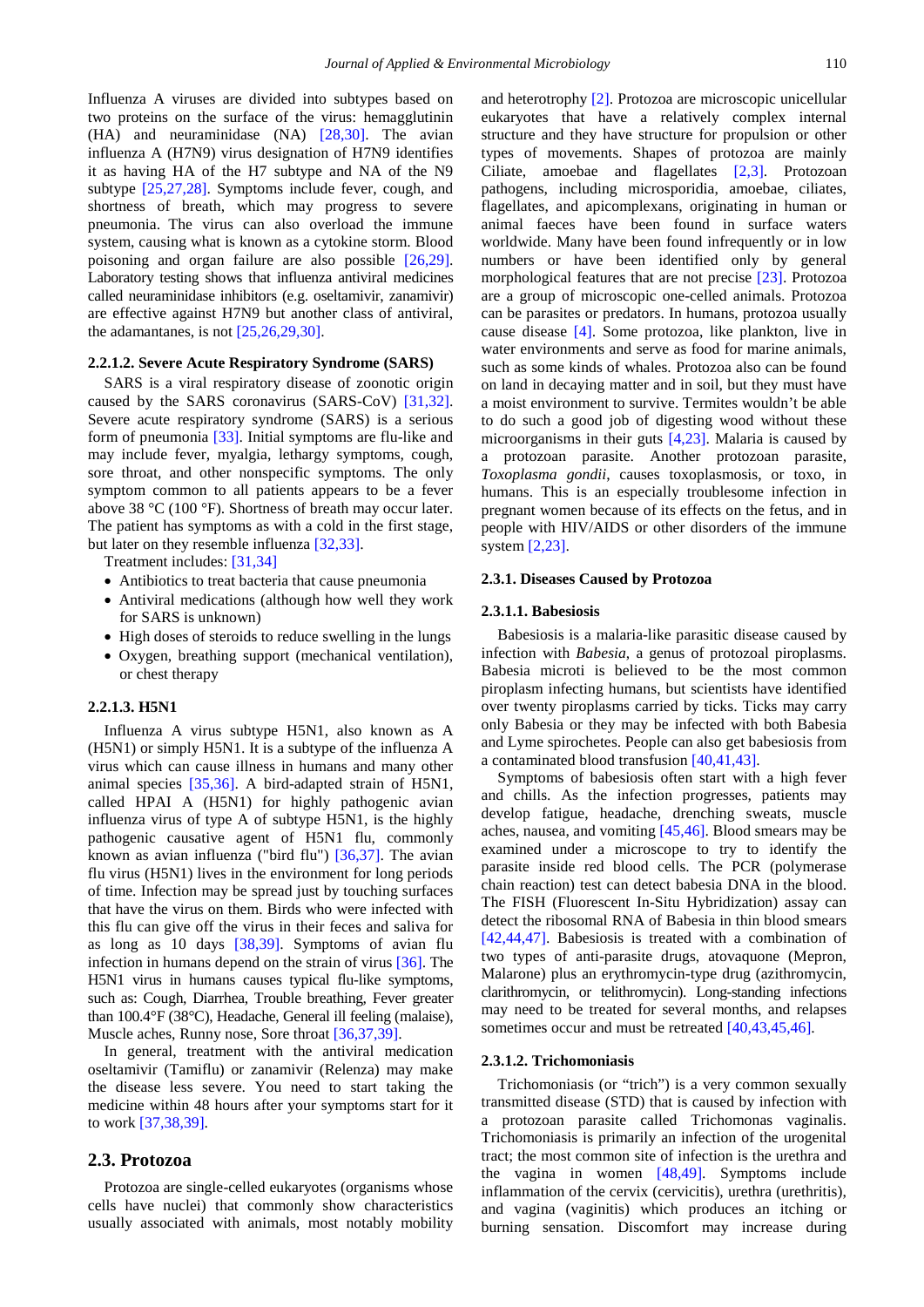intercourse and urination. There may also be a yellowgreen, itchy, frothy, foul-smelling ("fishy" smell) vaginal discharge [\[50,51\].](#page-9-2) Trichomoniasis is diagnosed by visually observing the trichomonads via a microscope. In women, the examiner collects the specimen during a pelvic examination by inserting a speculum into the vagina and then using a cotton-tipped applicator to collect the sample. The sample is then placed onto a microscopic slide and sent to a laboratory to be analyzed [\[51,52\].](#page-9-3) Trichomoniasis can be cured with a single dose of prescription antibiotic medication (either metronidazole or tinidazole), pills which can be taken by mouth [\[49,52\].](#page-9-4)

#### **2.3.1.3. Toxoplasmosis**

Toxoplasmosis (toxo) is an infection caused by a single-celled parasite called *Toxoplasma gondii*. The infection is most commonly acquired from contact with cats and their feces or with raw or undercooked meat [\[23,53,54\].](#page-8-15) Toxoplasmosis is one of the most common parasitic diseases and has been found in nearly all warmblooded animals, including pets and humans. Despite the high prevalence of *T. gondii* infection, the parasite rarely causes significant clinical disease in cats-or any species [\[54,55\].](#page-9-5) The parasite infects most genera of warm-blooded animals, including humans, but the primary host is the felid (cat) family [\[56\].](#page-9-6) The diagnosis of toxoplasmosis is typically made by serologic testing. A test that measures immunoglobulin G (IgG) is used to determine if a person has been infected. If it is necessary to try to estimate the time of infection, which is of particular importance for pregnant women, a test which measures immunoglobulin M (IgM) is also used along with other tests such as an avidity test [\[56,57,58\].](#page-9-6) Most healthy people recover from toxoplasmosis without treatment. Persons who are ill can be treated with a combination of drugs such as pyrimethamine and sulfadiazine, plus folinic acid [\[54,55\].](#page-9-5) Infection with *T. gondii* ranges from mild to severe, from flu-like illness to specific organ impairment affecting virtually any organ of the body. Toxoplasmosis can be fatal for the fetus and immunocompromised humans and other animals [\[57,58\].](#page-9-7) Despite its wide host range and worldwide distribution, *T. gondii* has low genetic diversity. Humans have three clonal lines that correlate with *T. gondii* genotypes. Type I predominates in congenital infections, and Type I or Type I-like strains are associated with ocular toxoplasmosis in immunocompetent adults. Isolates, mostly from human cases, have been highly virulent for outbred laboratory mice. Type II appears to predominate in infections of immunocompromised patients [\[56,57,58\].](#page-9-6)



**Figure 5.** Sources of *T. gondii* infection in humans. The various sources of food-borne and environmental contamination of humans are represented [\[54\]](#page-9-5)

#### **2.4. Fungi**

Some fungi can actually be seen with the naked eye, others are slightly bigger than bacterial cells. Fungi come in many different shapes. Fungi have the most complex structures of all the microbes. They feed off other living things. A fungus is a member of a large group of eukaryotic organisms that includes microorganisms such as yeasts and molds, as well as the more familiar mushrooms [\[2\].](#page-8-2) A fungus is actually a primitive plant. Fungi can be found in air, in soil, on plants, and in water. Thousands, perhaps millions, of different types of fungi exist on Earth. The most familiar ones to us are mushrooms, yeast, mold, and mildew. Some live in the

human body, usually without causing illness. Fungal diseases are called mycoses. Mycoses can affect your skin, nails, body hair, internal organs such as your lungs, and body systems such as your nervous system. *Aspergillus fumigatus* fungi, for example, can cause aspergillosis, a lung disease [\[2\].](#page-8-2) Many types of fungi exist and cause problems in humans, animals and plants. Fungal infections commonly affect the skin and nails in humans. They can cause ringworm, athlete's foot, other localised skin rashes and infections in and around nails. Most fungi are freeliving in the environment and few of these are capable of causing infection in an otherwise healthy person. However, they can cause serious infections in patients with weakened immune systems (for example, those who have recently received chemotherapy for cancer) [\[4\].](#page-8-4)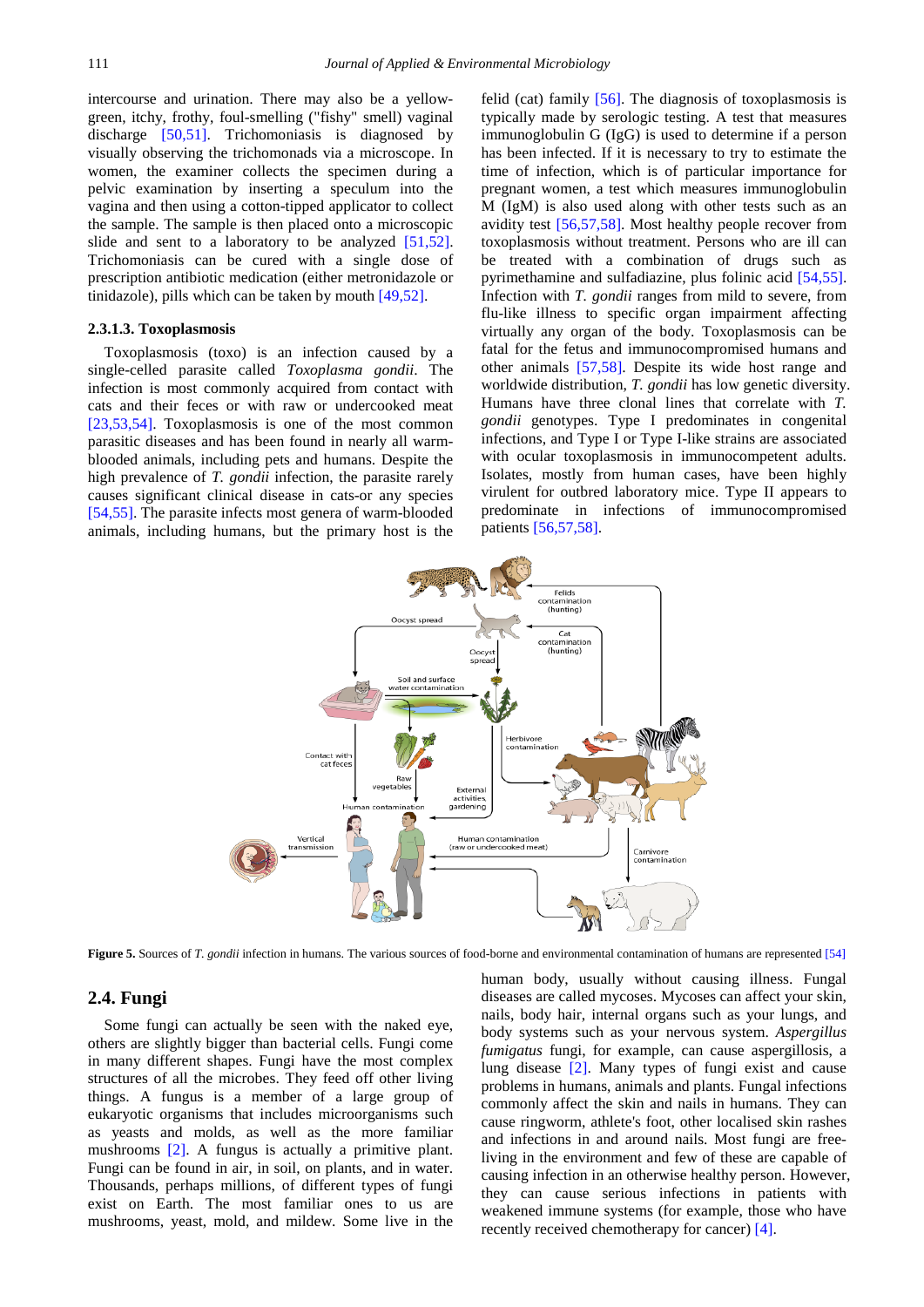#### **2.4.1. Diseases Caused by Fungi**

#### **2.4.1.1. Onychomycosis**

Onychomycosis is a fungal infection of the toenails or fingernails that may involve any component of the nail unit, including the matrix, bed, or plate [\[61\].](#page-9-8) Onychomycosis can cause pain, discomfort, and disfigurement and may produce serious physical and occupational limitations, as well as reducing quality of life [\[62,63\].](#page-9-9) The most common symptom of a fungal nail infection is the nail becoming thickened and discolored: white, black, yellow or green. As the infection progresses the nail can become brittle, with pieces breaking off or coming away from the toe or finger completely. If left untreated, the skin can become inflamed and painful underneath and around the nail [\[63,64\].](#page-9-10) A systemic treatment is always required in proximal subungual onychomycosis and in distal lateral subungual onychomycosis involving the lunula region [\[61,64\].](#page-9-8) White superficial onychomycosis and distal lateral subungual onychomycosis limited to the distal nail can be treated with a topical agent. A combination of systemic and topical treatment increases the cure rate. Photodynamic therapy and lasers may represent future treatment options [\[59,60,62,64\].](#page-9-11)



**Figure 6.** Proximal Onchomycosis (T.Interdigitale[\) \[61\]](#page-9-8)



**Figure 7.** Typical Onchomycosi[s \[61\]](#page-9-8)

#### **2.4.1.2.** *Pneumocystis* **Pneumonia (PCP)**

*Pneumocystis* pneumonia (PCP) or pneumocystosis is a form of pneumonia, caused by the yeast-like fungus (which had previously been erroneously classified as a protozoan) *Pneumocystis jirovecii* [\[65,66\].](#page-9-12) *Pneumocystis* is commonly found in the lungs of healthy people, but, being a source of opportunistic infection, it can cause a lung infection in people with a weak immune system [\[66,67\].](#page-9-13) Symptoms of PCP include fever, non-productive cough (because sputum is too viscous to become productive), shortness of breath (especially on exertion), weight loss, and night sweats [\[65\].](#page-9-12) The diagnosis can be

confirmed by the characteristic appearance of the chest xray, which shows widespread pulmonary infiltrates, and an arterial oxygen level  $(PaO<sub>2</sub>)$  that is strikingly lower than would be expected from symptoms. Gallium 67 scans are also useful in the diagnosis [\[65,67\].](#page-9-12) In immunocompromised patients, prophylaxis with cotrimoxazole (trimethoprim/sulfamethoxazole), atovaquone, or regular pentamidine inhalations may help prevent PCP [\[67,68\].](#page-9-14)



**Figure 8.** Pneumocystis Pneumonia [\[68\]](#page-9-15)

### **2.4.1.3. Cryptococcus Gattii**



Figure 9. Images from patients with Cryptococcus gattii infection [\[69\]](#page-9-16) (*A Case 1: chest x-ray showing a 2 cm nodule in the peripheral, lateral segment of the right middle lobe. B Case 1: chest computed tomography scan showing a 3 cm nodule in the right middle lobe with no surrounding consolidation. C Case 2: chest x-ray showing right upper lobe consolidation and air bronchograms. D Case 3: magnetic resonance imaging scan of the head showing the presence of a ring-enhancing lesion)*

Cryptococcosis is a fungal infection caused by fungi that belong to the genus *Cryptococcus*. There are over 30 different species of *Cryptococcus*, but two species – *Cryptococcus neoformans* and *Cryptococcus gattii* – cause nearly all cryptococcal infections in humans and animals [\[69,70\].](#page-9-16) Most people who develop cryptococcosis have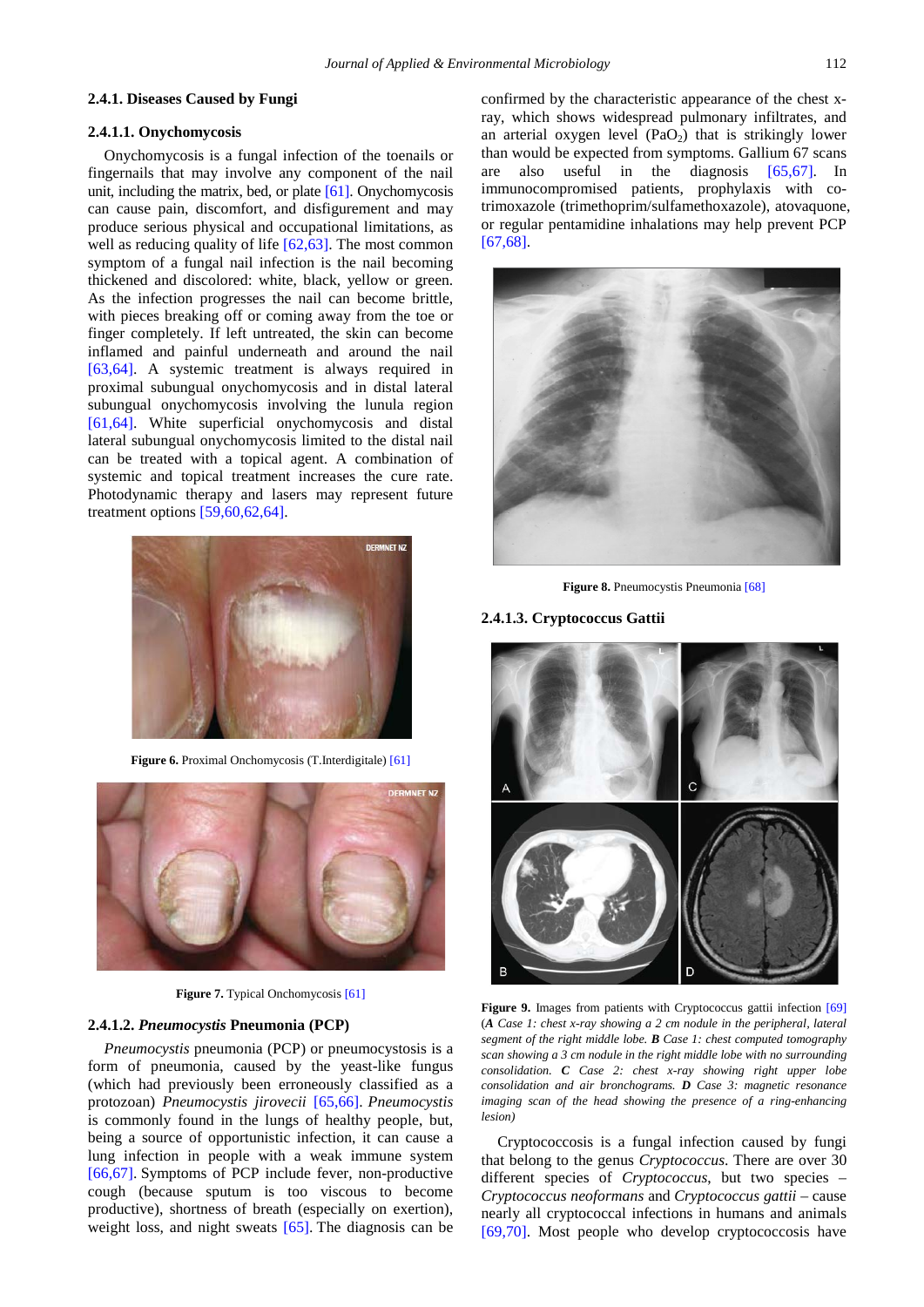weakened immune systems, although healthy people can also become infected, particularly with *C. gattii* [\[69,71,72\].](#page-9-16) Cryptococcal infection may cause a pneumonia-like illness, with shortness of breath, coughing and fever. Skin lesions may also occur. Another common form of cryptococcosis is central nervous system infection, such as meningoencephalitis. People with cryptococcal meningoencephalitis are usually immunocompromised. Symptoms may include fever, headache, or change [\[73,74,75\].](#page-9-17) Cryptococcosis requires treatment with prescription antifungal medication for at least 6 months, usually longer. Treatment of severe cryptococcal infections, including those with central nervous system involvement, usually begins with amphotericin B, often in combination with flu cytosine [\[74,75\].](#page-9-18)

#### **2.5. Algae**

Algae are a very large and diverse group of simple, typically autotrophic organisms. It ranges from unicellular to multicellular forms, such as the giant kelp, that may grow up to 50 meters in length [\[76\].](#page-9-19) Algae include diverse groups of organisms because the reason is that in the early days of development of light microscopes, and before those of electron microscopes, their full diversity could not be detected. The cells of some algae are of bacterial size, for example, about 1 um (1 micrometer=  $1/1000$ mm) or about 0.00004 ins across. Microscopic algae can be found everywhere from permanent snow and ice to deserts, the oceans, lakes, rivers, puddles, rock and soil [\[76\].](#page-9-19) Algae have a wide ranging classification, falling within several groups from plants through to protists (single celled organisms) and even bacteria (blue-green algae). Algae form an important part of many ecosystems and have a vast variety of body shapes, biochemistries and life cycles [\[77\].](#page-9-20) Algae have cells called chloroplasts that take light energy from the sun and convert it into chemical energy that the organism can use. These chloroplasts can be anywhere from yellow to brown, blue-green to bright green and red; therefore algae can come in a variety of colour[s \[77\].](#page-9-20)



**Figure 10.** Diagrammatic structure of some alga[e \[76\]](#page-9-19)

## **2.5.1. Diseases Caused by Algae**

# **2.5.1.1. Diarrhetic Shellfish Poisoning (DSP)**

Diarrhetic shellfish poisoning (DSP) is an acute gastrointestinal illness caused by consumption of bivalve mollusks that have accumulated okadaic acid (OA) or related dinophysistoxins through filter feeding. DSP toxins are produced by several species of marine dinoflagellates from the genera Dinophysis and Prorocentrum [\[78\].](#page-9-21) Symptoms of DSP include nausea, abdominal pain, vomiting, diarrhea, headache, chills, and fever [\[79\].](#page-9-22) A mouse bioassay using an intraperitoneal injection of toxin extracts with a 24 hour waiting period is used in Japan and shellfish with DSP toxin levels greater than 50 MU/kg are banned; similar surveillance systems have been established in the European countries. An HPLC method for detection of DSP toxins is available and used in Sweden for monitoring purposes [\[78,79\].](#page-9-21) Treatment is symptomatic and supportive with regards to short-term diarrhea and accompanying fluid and electrolyte losses. In general, hospitalization is not necessary; fluid and electrolytes can usually be replaced orally [\[80\].](#page-9-23)

#### **2.5.1.2. Protothecosis**

Protothecosis is a disease found in dogs, cats, cattle, and humans caused by a type of green algae known as *Prototheca* that lacks chlorophyll. It and its close relative Helicosporidium are unusual in that they are actually green algae that have become parasites. The two most common species are *Prototheca wickerhamii* and *Prototheca zopfii*. Both are known to cause disease in dogs, while most human cases are caused by *P. wickerhami*. *Prototheca* is found worldwide in sewage and soil [\[81\].](#page-9-24) In protothecosis, the skin is most commonly involved, resulting from primary inoculation through a wound or abrasion. The infection is usually localized to the site of inoculation; however, in immunocompromised individuals, it can become widespread [\[82\].](#page-9-25) Diagnosis is performed by isolation of the microorganism in culture or by histopathology [\[81,83\].](#page-9-24) The ideal treatment has not been defined, with amphotericin B and the azoles having been employed [\[83\].](#page-9-26)

#### **2.5.1.3. Amnesiac Shellfish Poisoning**

Amnesic shellfish poisoning (ASP) is a human illness caused by consumption of the marine biotoxin called domoic acid. This toxin is produced naturally by marine diatoms belonging to the genus *Pseudo-nitzschia* and the species *Nitzschia navis-varingica* [\[84\].](#page-9-27) When accumulated in high concentrations by shellfish during filter feeding, domoic acid can then be passed on to humans via consumption of the contaminated shellfish [\[85\].](#page-9-28) Symptoms are mainly Vomiting, diarrhea and abdominal cramps, Disorientation and memory loss, Seizures, Renal failure, Coma (in a small number of cases, death may follow due to a combination of the above) [\[85,86\].](#page-9-28) The mouse assay used for ASP testing is the same as for PSP. The relative potency of ASP toxins appears to be less than PSP. In addition, involuntary scratching of shoulders with hind legs by the mice was noted and is not typical of PSP. HPLC analysis can quantify domoic acid from contaminated shellfish in ASP episodes [\[84,86\].](#page-9-27) There is no antidote. The only treatment for severe cases is the use of life support systems until the toxin passes from the victim's system [\[86\].](#page-9-29)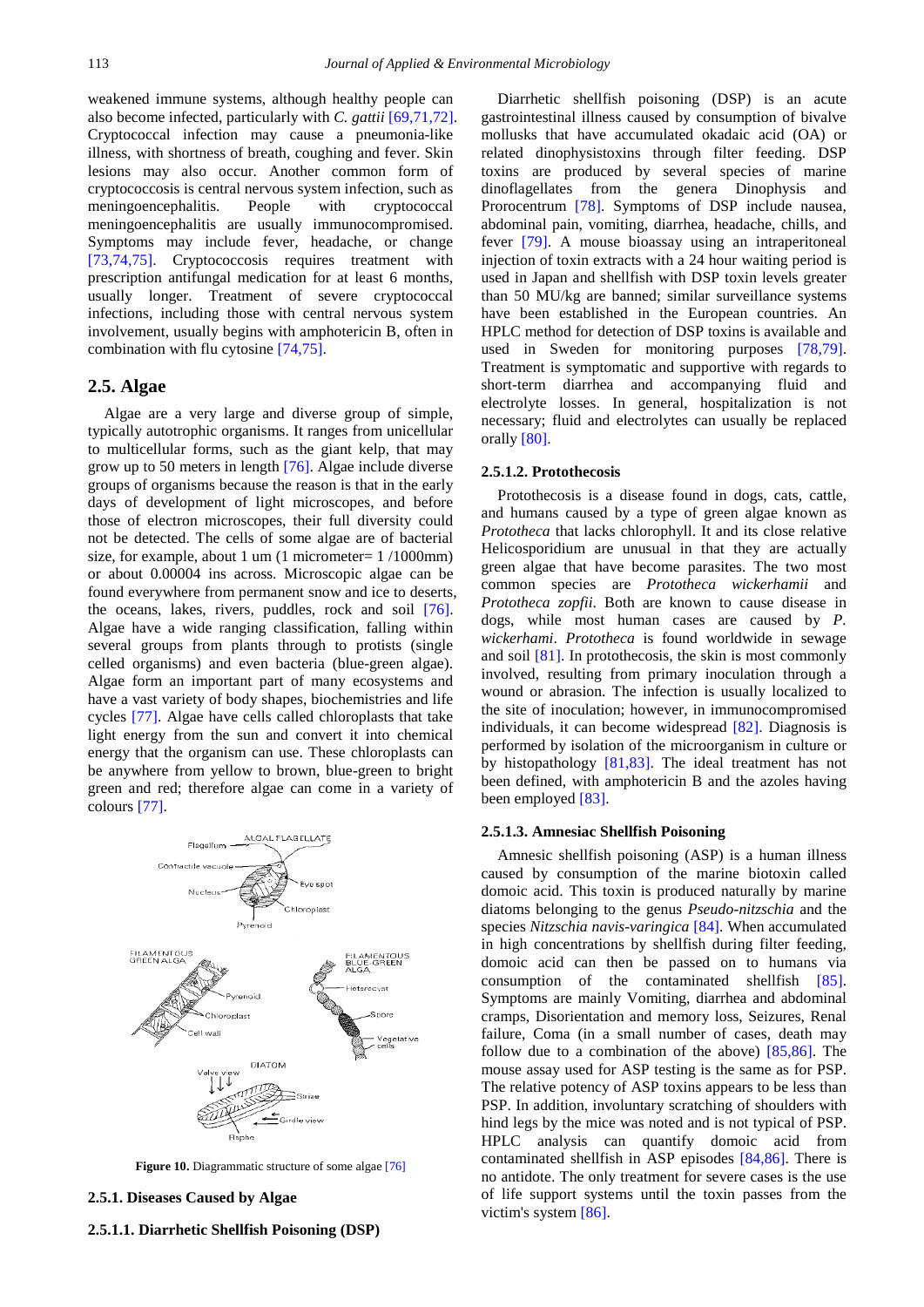# **3. Conclusion**

Usually the microbes live in accord with the host through commensal contacts and mutual realtions, but diseases can appear when parasites which exist become pathogenic or when a new pathogen enters a new host. Numerous studies have reported relations between pathogen load and human behavior. Better anti-infective drugs need to found out to suppress the infection and diseased condition. The various current activities to control the microbial infections include projects sequencing the whole or partial genomes of a variety of pathogenic microbes, malaria research programs, learning more about emerging viruses and studies based on the pathogenesis of bacterial and viral sexually transmitted infections and prevention strategies to control these infections.

# **References**

- <span id="page-8-0"></span>[1] Tikkinen KAO, Leinonen JS, Guyatt GH, et al., 2012. What is a disease? Perspectives of the public, health professionals and legislators. *BMJ Open*, 2:e001632.
- <span id="page-8-2"></span>[2] Understanding microbes in sickness and in health., 2009. *national institute of allergy and infectious diseases*, U.S.department of health and human services, NIH publication no. 09-4914.
- <span id="page-8-1"></span>[3] Jackie Leach Scully, 2004. What is a disease? Disease, disability and their definitions. *European Molecular Biology Organization*, EMBO reports VOL  $5 \mid NO$  7.
- <span id="page-8-4"></span>[4] Dr Tim Kenny, 2012. "microbes, germs and Antibiotics". *Egton medical information systems limited*, document ID: 4296, version: 41.
- <span id="page-8-5"></span>[5] John P. Damicone, Lynn Brandenberger. Common Diseases of Tomatoes - Part II Diseases Caused by Bacteria, Viruses, and Nematodes. *Oklahoma Cooperative Extension Service,* Division of Agricultural Sciences and Natural Resources -Oklahoma State University.
- <span id="page-8-3"></span>[6] Prescott−Harley−Klein, 2002. Microbiology, Fifth Edition X. Microbial Diseases and Their Control 39. Human Diseases Caused by Bacteria. *The McGraw−Hill Companies.*
- <span id="page-8-6"></span>[7] Dr Tim Kenny, Dr Louise Newson, Dr Tim Kenny, 2012. *J. EMI*, Document ID: 4296 Version: 41.
- <span id="page-8-7"></span>[8] Melissa Friswell, Barry Campbell, and Jonathan Rhodes, 2010. "The Role of Bacteria in the Pathogenesis of Inflammatory Bowel Disease". *Gut and Liver, Vol. 4, No. 3, pp. 295-306.*
- <span id="page-8-8"></span>[9] Jeffry A. Katz, Gil Melmed, Bruce E. Sands *et.al.,* (2011). The FACTS ABOUT Inflammatory Bowel Diseases. *CCFA.*
- [10] Crohn's disease, www.corecharity.org.uk.
- [11] Charles N. Bernstein, Michael Fried, J.H. Krabshuis, Henry Cohen, R. Eliakim et.al., 2009. Inflammatory bowel disease: a global perspective. *WGO Global Guideline.*
- <span id="page-8-9"></span>[12] Bacterial vaginosis, Royal Adelaide Hospital Sexually Transmitted Diseases Services,
- www.stdservices.on.net/std/bacterial\_vaginosis, RAH.07.09.153
- [13] Thrush and Bacterial vaginosis-Looking after your sexual health, 2012. www.fpa.org.uk.
- <span id="page-8-10"></span>[14] Katarina Eriksson, 2011. Bacterial Vaginosis-Diagnosis, Prevalence, and Treatment. *Linköping University Medical Dissertations* No. 1246.
- [15] Bacterial Vaginosis (BV), 2012. *J.Melbourne Sexual Health Centre,* www.mshc.org.au.
- [16] Bacterial Vaginosis, 2009. *J. NZSHS*.
- [17] Bacterial Vaginosis, 2008. U.S. Department of Health and Human Services, Office on Women's Health, TDD-1-800-994-9662, www.womenshealth.gov.
- <span id="page-8-11"></span>[18] Kathryn L. Patterson, James W. Porter, Kim B. Ritchie, Shawn W. Polson, Erich Mueller, Esther C. Peters, Deborah L. Santavy, and Garriet W. Smith., 2001. The etiology of white pox, a lethal disease of the Caribbean elkhorn coral, Acropora palmate. *J. PNAS*, vol. 99 no. 13. 8725-8730.
- <span id="page-8-12"></span>[19] Kathryn Patterson Sutherland and Kim B. Ritchie, 2002. White Pox Disease of the Caribbean Elkhorn Coral, *Acropora palmate.*
- <span id="page-8-13"></span>[20] Kim B. Ritchie, 2006. Regulation of microbial populations by coral surface mucus and mucus-associated bacteria. *MARINE ECOLOGY PROGRESS SERIES*, Vol. 322: 1-14.
- <span id="page-8-14"></span>[21] Dana E. Williams, Margaret W. Miller, 2005. Coral disease outbreak: pattern, prevalence and transmission in *Acropora cervicornis. MARINE ECOLOGY PROGRESS SERIES*, Vol. 301: 119128.
- [22] Lachish S, Bonsall MB, Lawson B, Cunningham AA, Sheldon BC, 2012. Individual and population-level impacts of an emerging poxvirus disease in a wild population of great tits. *PLoS ONE* 7(11): e48545.
- <span id="page-8-15"></span>[23] J.A. Cotruvo, A. Dufour, G. Rees, J. Bartram, R. Carr, D.O. Cliver, G.F. Craun, R. Fayer, and V.P.J. Gannon. Waterborne Zoonoses: Identification, Causes and Control, Categories of waterborne disease Organisms, World Health Organization (WHO). Edited. Published by IWA Publishing, London, UK.
- <span id="page-8-17"></span>[24] Li Guo, Xi Zhang, Lili Ren, Xuelian Yu, Lijuan Chen, Hongli Zhou, Xin Gao, Zheng Teng, Jianguo Li, Jiayu Hu, Chao Wu, Xia Xiao, Yiyi Zhu, Quanyi Wang, Xinghuo Pang, Qi Jin, Fan Wu, and Jianwei Wang, 2013. "Human Antibody Responses to Avian Influenza A(H7N9) Virus". *Emerging Infectious Diseases*, Vol. 20, No. 2.
- <span id="page-8-18"></span>[25] Mok CKP, Lee HHY, Chan MCW, Sia SF, Lestra M, Nicholls JM, Zhu H, Guan Y, Peiris JMS., 2013. Pathogenicity of the novel A/H7N9 influenza virus in mice. *mBio* 4(4):e00362-13.
- <span id="page-8-19"></span>[26] Diagnostic and treatment protocol for human infections with avian influenza A (H7N9)- 2nd edition, 2013.
- [27] RAPID RISK ASSESSMENT Human infection with a novel avian influenza A (H7N9) virus, China – 27 January 2014. *European Centre for Disease Prevention and Control.*
- <span id="page-8-16"></span>[28] Kageyama T, Fujisaki S, Takashita E, Xu H, Yamada S, Uchida Y, Neumann G, Saito T, Kawaoka Y, Tashiro M. Genetic analysis of novel avian A(H7N9) influenza viruses isolated from patients in China, February to April 2013. *Euro Surveill*;18(15):pii=20453.
- [29] Baas C, Barr IG, Fouchier RA, Kelso A, Hurt AC, 2013. A comparison of rapid point-of-care tests for the detection of avian influenza A(H7N9) virus. *Euro Surveill*. 18(21):pii=20487.
- [30] Nicoll A, Danielsson N, A novel reassortant avian influenza A(H7N9) virus in China – what are the implications for Europe (2013), *Euro Surveill*.; 18(15):pii=20452.
- <span id="page-8-20"></span>[31] SARS Coronavirus, *TRANSFUSION*, Volume 49, August 2009 Supplement.
- <span id="page-8-22"></span>[32] DISEASES: Severe Acute Respiratory Syndrome (SARS), 2004. *J. Ontario*, www.HealthyOntario.com.
- <span id="page-8-21"></span>[33] Severe acute respiratory syndrome (SARS), Fact Sheet: Basic Information about SARS, (2004). *j.CDC*, www.cdc.gov/ncidod/sars.
- [34] Fact Sheet-Severe Acute Respiratory Syndrome (SARS) An overview of worker protection issues. *OSHA*, http://www.osha.gov/dep/sars/index.html.
- <span id="page-8-23"></span>[35] Kelvin KW To, Kenneth HL Ng, Tak-Lun Que, Jacky MC Chan, Kay-Yan Tsang, Alan KL Tsang, Honglin Chen and Kwok-Yung Yuen, 2012. Avian influenza A H5N1 virus: a continuous threat to Humans. *Emerging Microbes and Infections*, 1, e25.
- <span id="page-8-24"></span>[36] J. S. Malik Peiris, Menno D. de Jong, and Yi Guan, 2007. Avian Influenza Virus (H5N1): a Threat to Human Health*. CLINICAL MICROBIOLOGY REVIEWS*, p. 243-267 Vol. 20, No. 2.
- <span id="page-8-26"></span>[37] Irene Ramos and Ana Fernandez-Sesma, 2012. Innate Immunity to H5N1 Influenza Viruses in Humans. *Viruses, 4*, 3363-3388.
- <span id="page-8-25"></span>[38] Surender Khurana, Pretty Sasono, Annette Fox, Nguyen Van Kinh, Le Quynh Mai, Pham Quang Thai, Nguyen Tran Hien, Nguyen Thanh Liem, Peter Horby, and Hana Golding, 2011. H5N1- SeroDetect EIA and Rapid Test: a Novel Differential Diagnostic Assay for Serodiagnosis of H5N1 Infections and Surveillance*. JOURNAL OF VIROLOGY*, p. 12455-12463 Vol. 85, No. 23.
- [39] The Avian Influenza H5N1 Threat, 2005. *USGS*, http://www.nwhc.usgs.gov.
- <span id="page-8-27"></span>[40] J. Mosqueda, A. Olvera-Ramírez, G. Aguilar-Tipacamú and G.J. Cantó., 2012. "Current Advances in Detection and Treatment of Babesiosis". *Current Medicinal Chemistry*, 19, 1504-1518.
- [41] R. Bock, L. Jackson, A.De Vos And W. Jorgensen, 2004. Babesiosis of cattle. *Parasitology*, 129, S247-S269.
- <span id="page-8-28"></span>[42] Jeremy Gray, AnnettaZintl, AnkeHildebrandt, Klaus-PeterHunfeld, LouisWeiss, 2010. Zoonotic babesiosis: Overview of the disease and novel aspects of pathogen identity*. ELSEVIER*.
- [43] Gary P. Wormser, Raymond J. Dattwyler, Eugene D. Shapiro, John J. Halperin, Allen C. Steere, Mark S. Klempner, Peter J. Krause, Johan S. Bakken, Franc Strle, Gerold Stanek, Linda